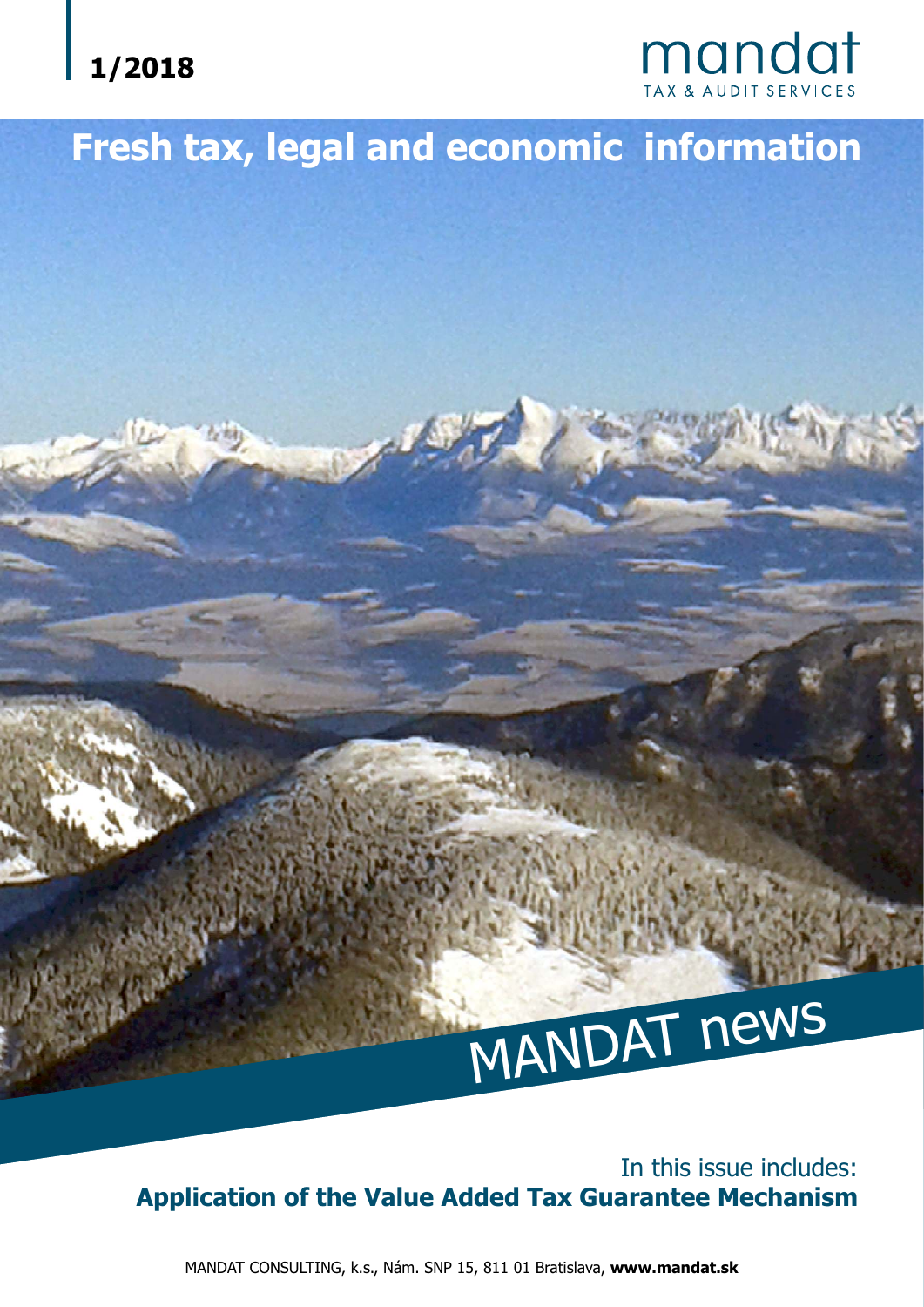# mando

### **APPLICATION OF THE VALUE ADDED TAX GUARANTEE MECHANISM**

#### **Methodology Guidance on the Application of the Value Added Tax Guarantee Mechanism**

In connection with the amendment to the VAT Act, the Financial Directorate of the Slovak Republic issued a new methodological guidance on the VAT guarantee mechanism, effective from 1 January 2018. One of the main criteria for the application of this mechanism is deleted from the VAT Act.

#### **What is the mechanism of application of the value added tax guarantee?**

It is a mechanism under which the customer is liable for their supplier's tax if the supplier has not paid the tax on the invoice and the customer knew at the time of origination of the tax liability that the tax, in whole or in part, would not be paid. In this case, the tax administrator is entitled to claim the VAT from such customer.

The customer has paid the VAT to their supplier based on the invoice and then they "claimed" it from the state through a VAT tax return. If the tax administrator subsequently forfeited the VAT claimed by the customer using this mechanism, the result was a loss for the customer.

#### **The current wording of the Act contains the following conditions for the application of the mechanism.**

According to **Section 69(14)** of the VAT Act, the taxpayer, to whom the goods or service is or is to be delivered domestically, is liable for the tax for the previous stage, i.e. the customer is liable for the tax of the supplier if:

- ? **The supplier has not paid the tax on the invoice; and**
- ? **The taxpayer (customer) knew or should have known or could reasonably have known at the time of origination of the tax liability that the tax, in whole or in part, would not be paid.**

When both the conditions are met **at the same time**, the customer becomes legally liable for the tax not paid by the supplier.

At the same time, the Act lists reasons elaborating on the second point, i.e. the knowledge of the customer of the supplier's failure to pay the tax to tax authorities. The customer therefore should have known or could have known that the tax would not be paid, specifically:

- **a/ the consideration for the fulfilment specified in the invoice is, without economic justification, unreasonably high or unreasonably low, or**
- **b/ at the moment of origination of the tax liability, a statutory body of the supplier or a member of the statutory body of the supplier or a shareholder of the supplier, i.e. of the tax payer who supplies the goods or the service, was the statutory body of the customer or a member of the statutory body of the customer or the customer's shareholder.**



e-mail: **martin.siagi@mandat.sk** Tel.: +421 2 571042-14 Martin Šiagi

m.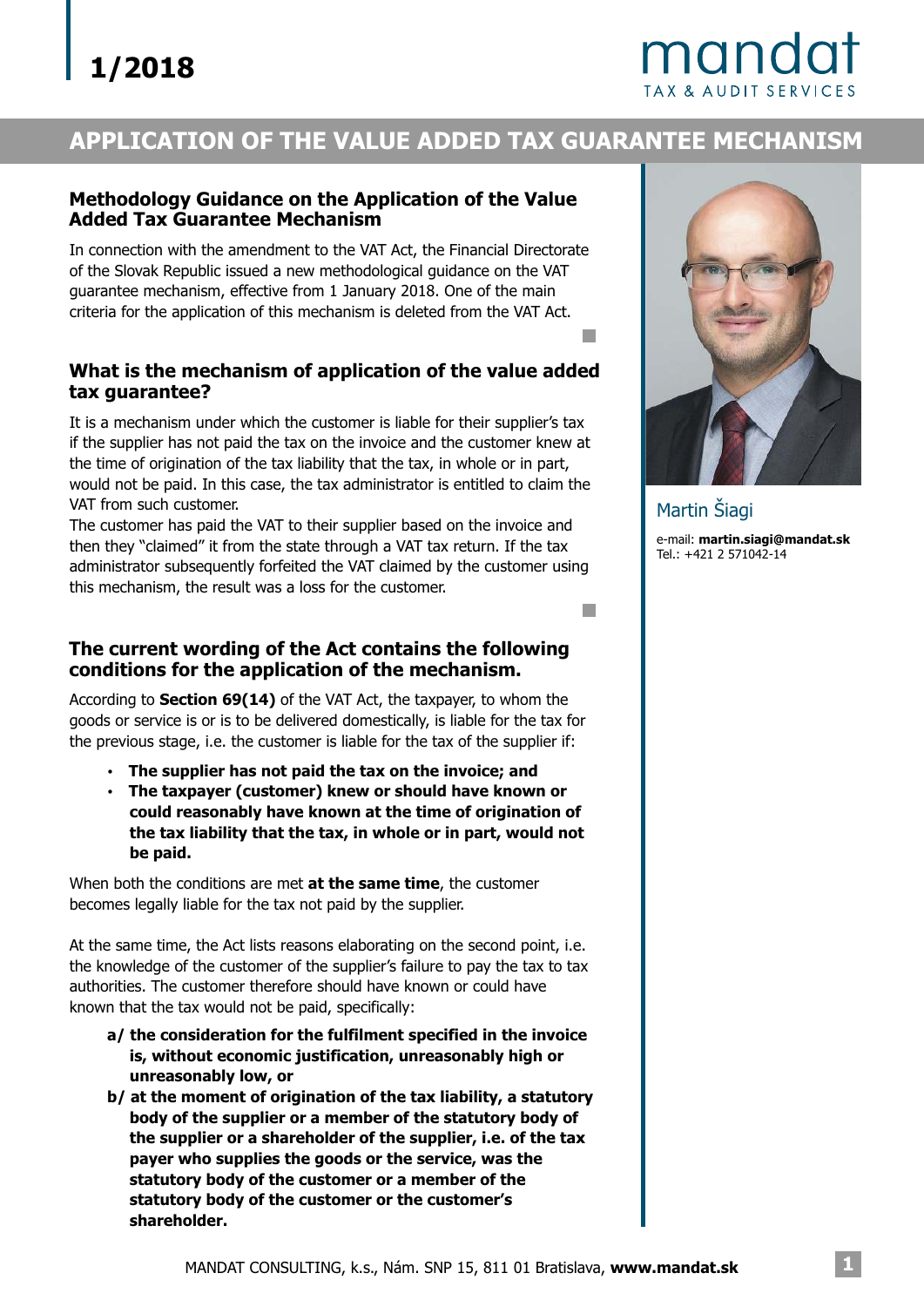# mandat

### **APPLICATION OF THE VALUE ADDED TAX GUARANTEE MECHANISM**

If any of the listed conditions is met and at the same time the tax has not been paid to the tax administrator, the customer becomes liable for the tax unpaid by the supplier.

The good news is that the third condition has been deleted from the VAT Act, specifically that the taxpayer performed the taxable transaction with the payer during the period when the respective payer was included in the list according to Section 69(15) of the VAT Act.

The list in question included i.a. companies that became insolvent involuntarily (i.e. those that did not perform fraudulent transactions). The customers, quite logically, then refused to trade with the companies included in the list, which then caused even worse financial problems to the affected entities.

By its original approach, the tax administration actually caused fatal problems to these entrepreneurs. Slow updates of the lists also contributed to this effect.

In this connection, the tax administration issued a guidance proposing to customers trading with the companies included in the list, to pay the VAT not to the supplier but directly to the account of the tax administration. From the legal point of view, however, this was not a legal act between the supplier and the customer.

Due to this reason, this condition was deleted from the VAT Act making the respective guidance void as well.

Thanks to this amendment, the situation of these entrepreneurs is easier, since many entities included the respective conditions in their contractual terms.

The exact wording of the current VAT Act:

*(14) The payer to whom the goods or service are or is to be supplied domestically is liable pursuant to Section 69b for the tax on the preceding stage listed on the invoice if the supplier has not paid the tax on the invoice or has become incapable of paying the tax and the payer knew or had sufficient reasons to know that the entire tax or part of the tax on the goods or service would not be paid. A sufficient reason for the payer to know or should know that the entire tax or part of the tax on the goods or services would not be paid is the fact that*

- *(a) the consideration for the fulfilment specified in the invoice is, without economic justification, unreasonably high or unreasonably low,*
- *(b) at the moment of origination of the tax liability, a statutory body, a member of the statutory body or a shareholder of the payer supplying the goods or the services was its statutory body, member of the statutory body or its shareholder.*



Jana Princová

e-mail: **jana.princova@mandat.sk** Tel.: +421 2 571042-35

 $\Box$